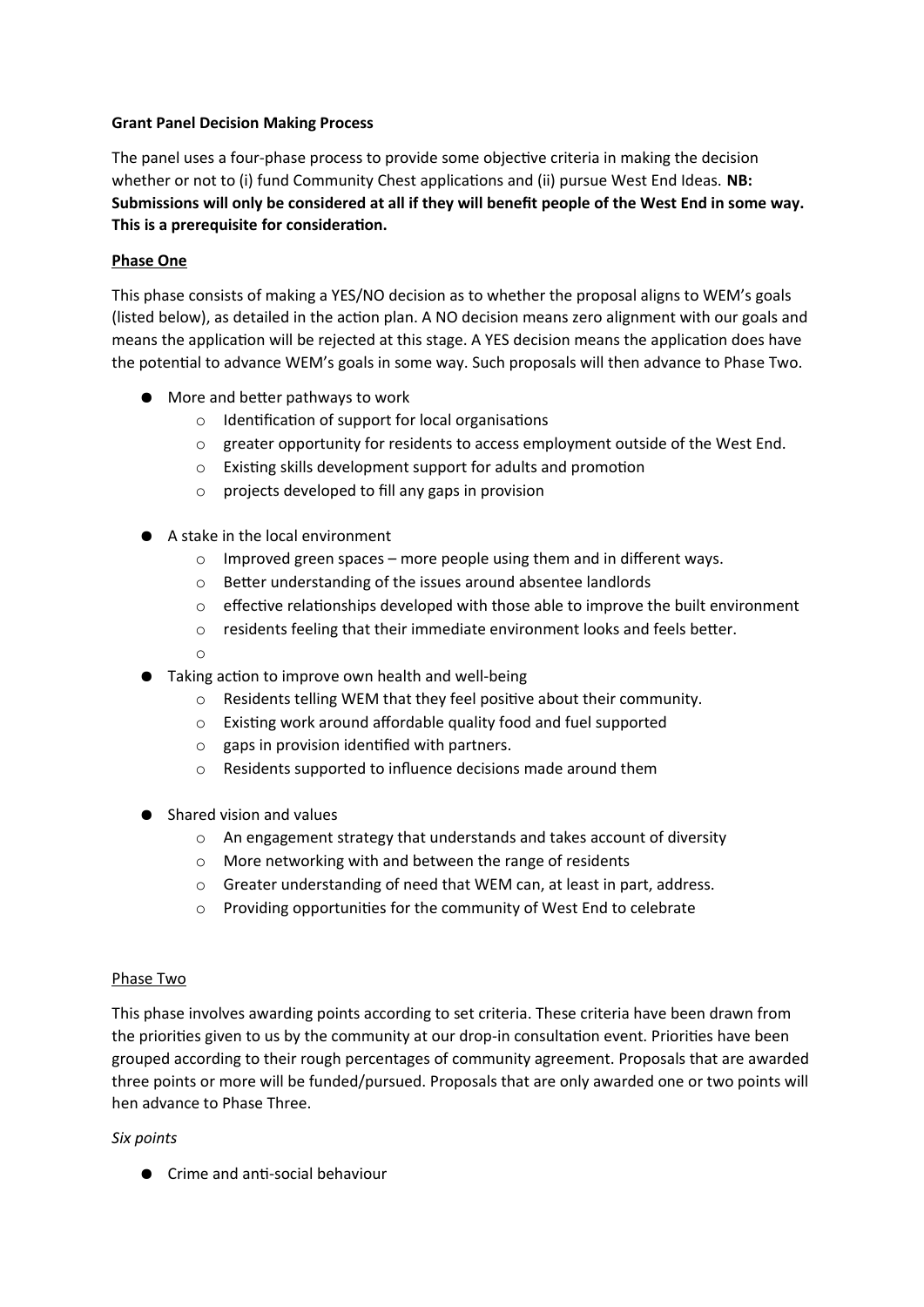● Food poverty

### *Five points*

- Children and young people
- Health and mental well-being

### *Four points*

- Litter and dog mess
- Poor state of physical environment

## *Three points*

- Access jobs and training
- Drug and alcohol recovery
- Schools and education
- Parks and green space

### *Two points*

- Rent and housing
- Local business and enterprise
- Local shops
- Sports business and social activity

## *One point*

- Travel and local transport
- Festival and arts

### Phase Three

Proposals will be scrutinised to see if they include additional positive features which persuade us to fund/pursue them even though they are in areas of lower priority to the community. These additional positive features were drawn from our large project form which will be used by organisations who respond to our tenders or are commissioned by us. This phase is more subjective than the previous two phases but will allow us still to fund/pursue exceptional projects that are unable to meet the Phase Two criteria. In considering these additional aspects the decision will be made by panel consensus.

- Experience
- Innovation
- Matched funding or in-kind contributions
- Evidence of need
- Community led
- Value for money
- Monitoring
- WEM PR/promotion
- Impact
- Sustainability
- Volunteer led

### Phase four